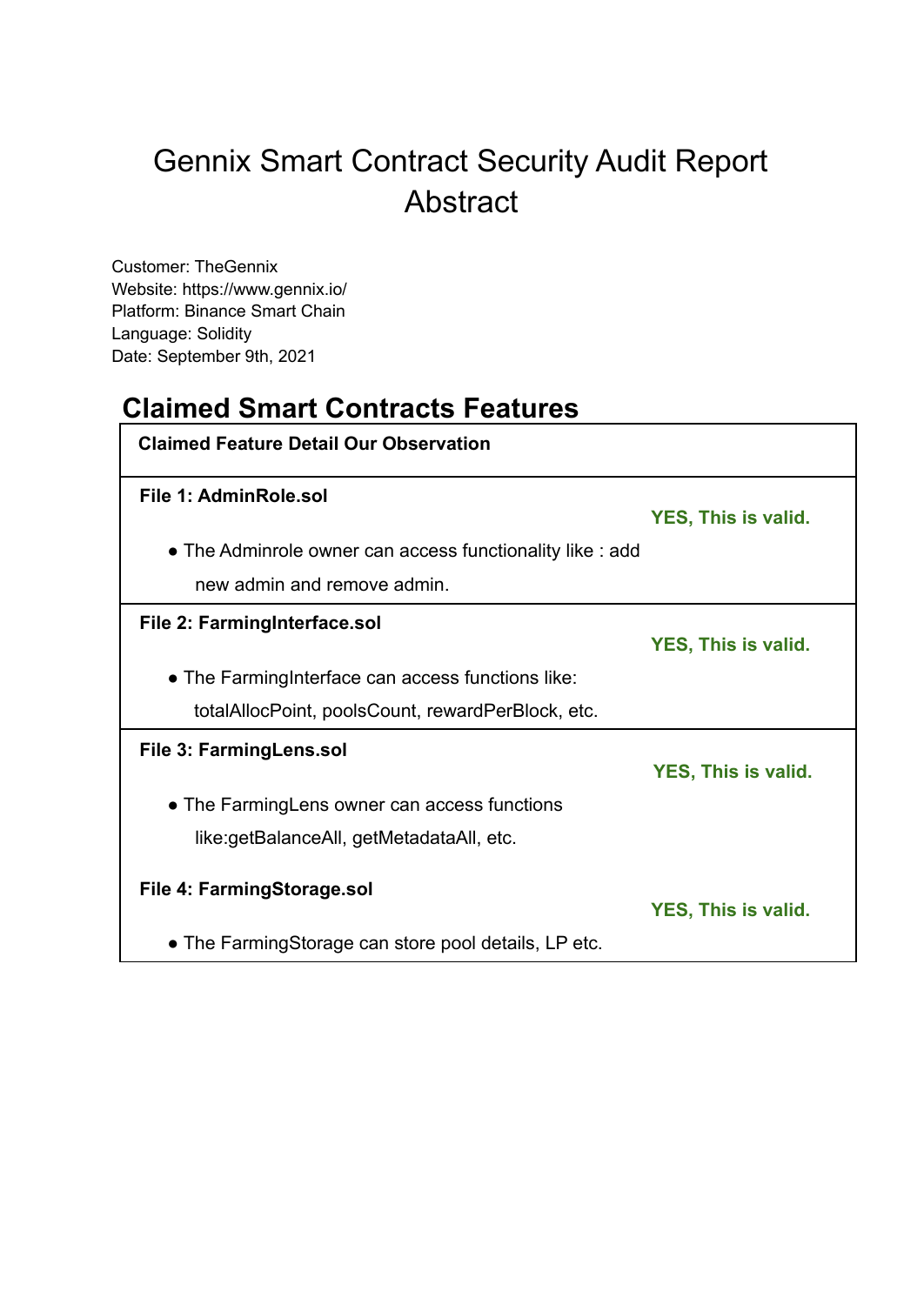| File 5: FeeToken.sol                                    |                            |
|---------------------------------------------------------|----------------------------|
| • The FeeToken can set fees and treasury addresses.     | YES, This is valid.        |
| File 6: GennixToken_old.sol                             | YES, This is valid.        |
| • Name: Gennix Token                                    |                            |
| • Symbol: GNNX                                          |                            |
| • Decimals: 8                                           |                            |
| File 7: LPToken.sol                                     | <b>YES, This is valid.</b> |
| • Name: Pancake LPs                                     |                            |
| • Symbol: Cake-LP                                       |                            |
| • Decimals: 12                                          |                            |
| File 8: MintFarming.sol                                 | YES, This is valid.        |
| • MintFarming can add a new LP, Update the given pool's |                            |
| Reward allocation point, etc.                           |                            |
| File 9: Whitelist.sol                                   | <b>YES, This is valid.</b> |
| • The Whitelist owner can add and remove wallet         |                            |



| addresses from whitelist.                                 |                            |
|-----------------------------------------------------------|----------------------------|
| File 10: Stacking.sol                                     | YES, This is valid.        |
| • Stage Interval: 10 minutes                              |                            |
| File 11: Stacking Erc20.sol                               | <b>YES, This is valid.</b> |
| • The Stacking Erc20 can access functions like: transfer, |                            |
| transferFrom.                                             |                            |
| File 12: StackingInterface.sol                            | YES, This is valid.        |
| • The Stacking InterInterface file is empty.              |                            |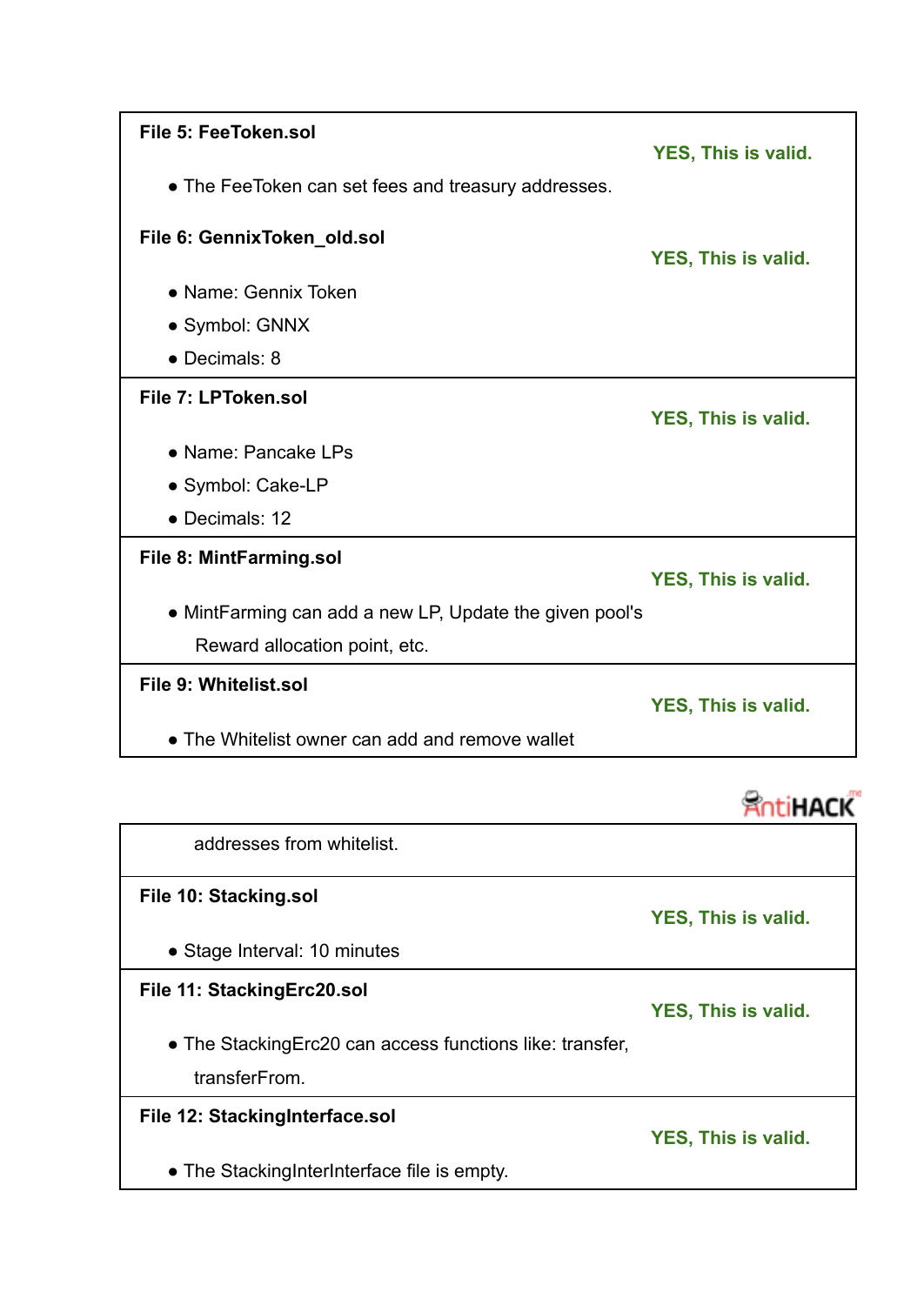

## **Audit Summary**

According to the standard audit assessment, Customer`s solidity smart contracts are **"Secured"**. These contracts also have owner functions (described in the centralization section below), which does not make everything 100% decentralized. Thus, the owner must execute those smart contract functions as per the business plan.



We used various tools like MythX, Slither and Remix IDE. At the same time this finding is based on critical analysis of the manual audit.

All issues found during automated analysis were manually reviewed and applicable vulnerabilities are presented in the Audit overview section. General overview is presented in the AS-IS section and all identified issues can be found in the Audit overview section.

**We found 0 critical, 0 high, 0 medium and 1 low and some very low-level issues.**

## **Technical Quick Stats**

| <b>Main Category</b> | <b>Subcategory</b>             | <b>Result</b> |
|----------------------|--------------------------------|---------------|
| Contract             | Solidity version not specified | Passed        |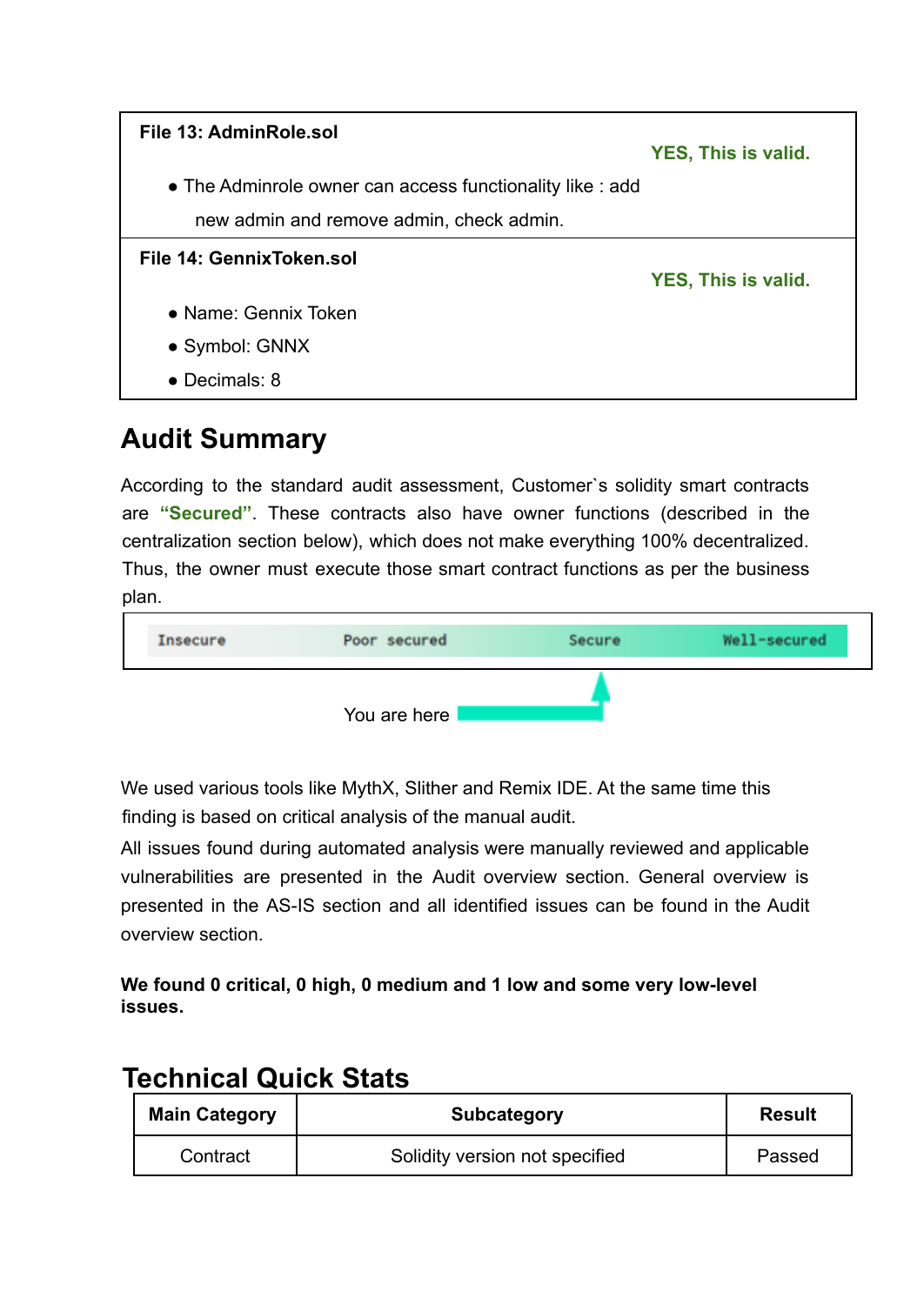| Solidity version too old<br>Programming |                                               | <b>Moderated</b> |
|-----------------------------------------|-----------------------------------------------|------------------|
|                                         | Integer overflow/underflow                    | Passed           |
|                                         | Function input parameters lack of check       | Passed           |
|                                         | Function input parameters check bypass        | Passed           |
|                                         | Function access control lacks management      | <b>Moderated</b> |
|                                         | Critical operation lacks event log            | Passed           |
|                                         | Random number generation/use                  | Passed           |
|                                         | vulnerability Fallback function misuse        | Passed           |
|                                         | Race condition                                | Passed           |
|                                         | Logical vulnerability                         | Passed           |
|                                         | <b>Features claimed</b>                       | Passed           |
|                                         | Other programming issues                      | Passed           |
| Code                                    | Function visibility not explicitly declared   | Passed           |
| Specification                           | Var. storage location not explicitly declared | Passed           |
|                                         | Use keywords/functions to be deprecated       | Passed           |
|                                         | Other code specification issues               | Passed           |
| Gas                                     | "Out of Gas" Issue                            | Passed           |
| Optimization                            | High consumption 'for/while' loop             | <b>Moderated</b> |
|                                         | High consumption 'storage' storage            | Passed           |
|                                         | Assert() misuse                               | Passed           |
| <b>Business Risk</b>                    | The maximum limit for mintage not set         | Passed           |
|                                         | "Short Address" Attack                        | Passed           |
|                                         | "Double Spend" Attack                         | Passed           |

**Overall Audit Result: PASSED**

**Code Quality**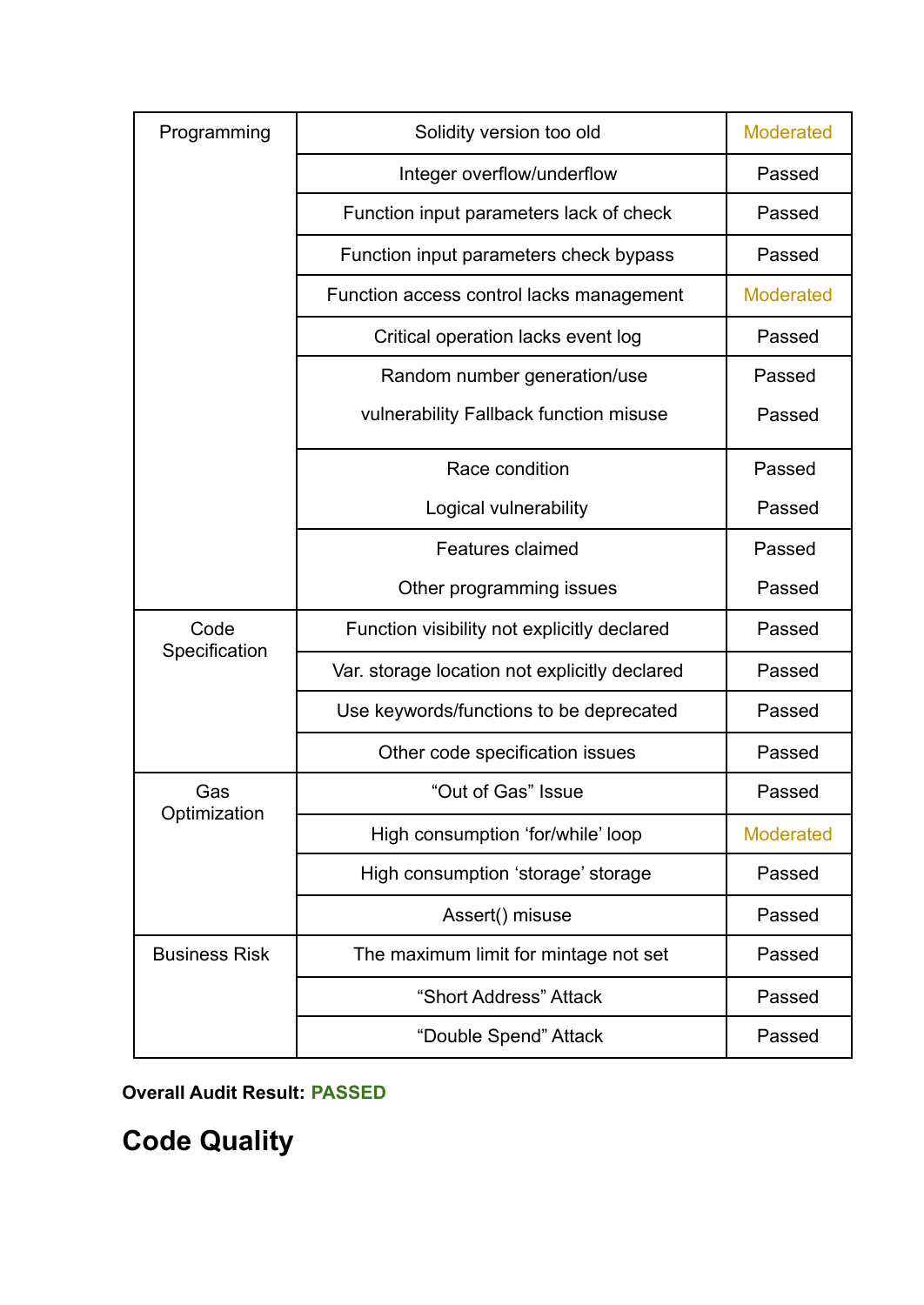These audit scope have 24 smart contracts. These smart contracts also contain Libraries, Smart contracts inherits and Interfaces. These are compact and well written contracts.

The libraries in the TheGennix contracts are part of its logical algorithm. A library is a different type of smart contract that contains reusable code. Once deployed on the blockchain (only once), it is assigned a specific address and its properties / methods can be reused many times by other contracts in the TheGennix contracts.

The team has not provided scenario and unit test scripts, which would have helped to determine the integrity of the code in an automated way.

Some code parts are not well commented on smart contracts.

## **Documentation**

We were given The Gennix smart contracts code in the form of a hash code. The details of that code are mentioned above in the table.

As mentioned above, some code parts are **not well** commented. So, it is difficult to quickly understand the programming flow as well as complex code logic. Comments are very helpful in understanding the overall architecture of the protocol.

Another source of information was its official website which provided rich information about the project architecture and tokenomics.

## **Use of Dependencies**

As per our observation, the libraries are used in this smart contract infrastructure that are based on well-known industry standard open-source projects. And their core code blocks are written well.

Apart from libraries, its functions are used in external smart contract calls.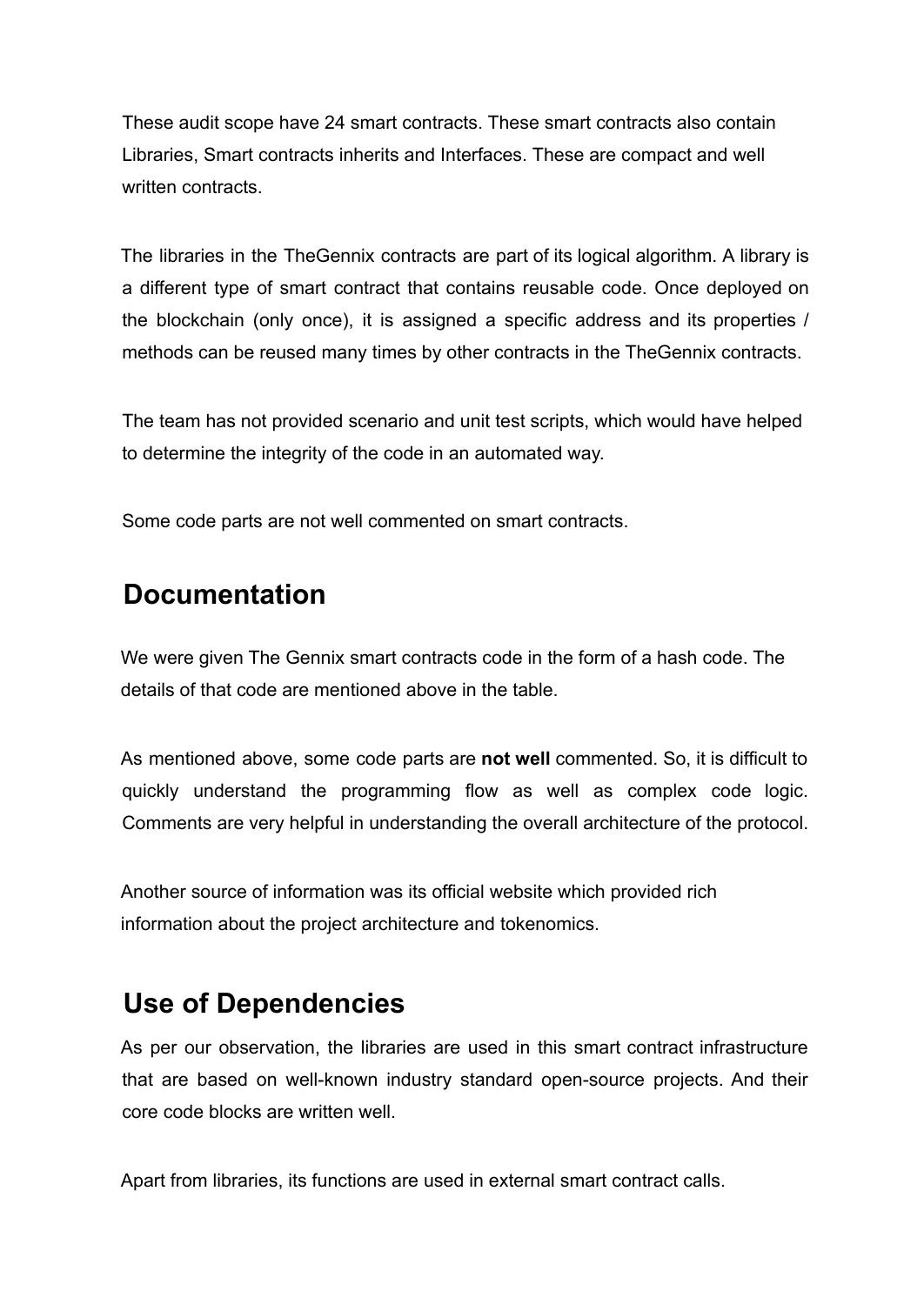# **AS-IS overview**

#### **AdminRole.sol**

| <b>SI</b>      | <b>Functions</b> | <b>Type</b> | <b>Observation</b> | <b>Conclusion</b> |
|----------------|------------------|-------------|--------------------|-------------------|
|                | constructor      | internal    | Passed             | No Issue          |
| $\overline{2}$ | onlyAdmin        | mdifier     | Passed             | No Issue          |
| 3              | <b>isAdmin</b>   | read        | Passed             | No Issue          |
| 4              | addAdmin         | write       | access only Admin  | No Issue          |
| 5              | renounceAdmin    | write       | Passed             | No Issue          |
| 6              | addAdmin         | internal    | Passed             | No Issue          |
|                | removeAdmin      | internal    | Passed             | No Issue          |

## **FarmingInterface.sol**

| <b>SI</b> | <b>Functions</b>      | Type     | <b>Observation</b> | <b>Conclusion</b> |
|-----------|-----------------------|----------|--------------------|-------------------|
|           | getPendingReward      | read     | Passed             | No Issue          |
| 2         | totalAllocPoint       | external | Passed             | No Issue          |
| っ         | <b>rewardPerBlock</b> | external | Passed             | No Issue          |
| 4         | tokens                | external | Passed             | No Issue          |
| 5         | poolsCount            | external | Passed             | No Issue          |

### **FarmingLens.sol**

| <b>SI</b>    | <b>Functions</b> | <b>Type</b> | <b>Observation</b> | <b>Conclusion</b> |
|--------------|------------------|-------------|--------------------|-------------------|
|              | constructor      | write       | Passed             | No Issue          |
| $\mathbf{2}$ | getBalanceOf     | external    | Passed             | No Issue          |
| 3            | getBalanceAll    | external    | Passed             | No Issue          |
| 4            | getMetadataOf    | external    | Passed             | No Issue          |
| 5            | getMetadataAll   | external    | Passed             | No Issue          |
| 6            | getLPMetadata    | external    | Passed             | No Issue          |
| 7            | getLPMetadataAll | external    | Passed             | No Issue          |
| 8            | getTokens        | external    | Passed             | No Issue          |

### **FarmingStorage.sol**

| <b>SI</b> | <b>Functions</b> | Type  | <b>Observation</b> | <b>Conclusion</b> |
|-----------|------------------|-------|--------------------|-------------------|
|           | constructor      | write | Passed             | No Issue          |
| n         | transfer         | write | Passed             | No Issue          |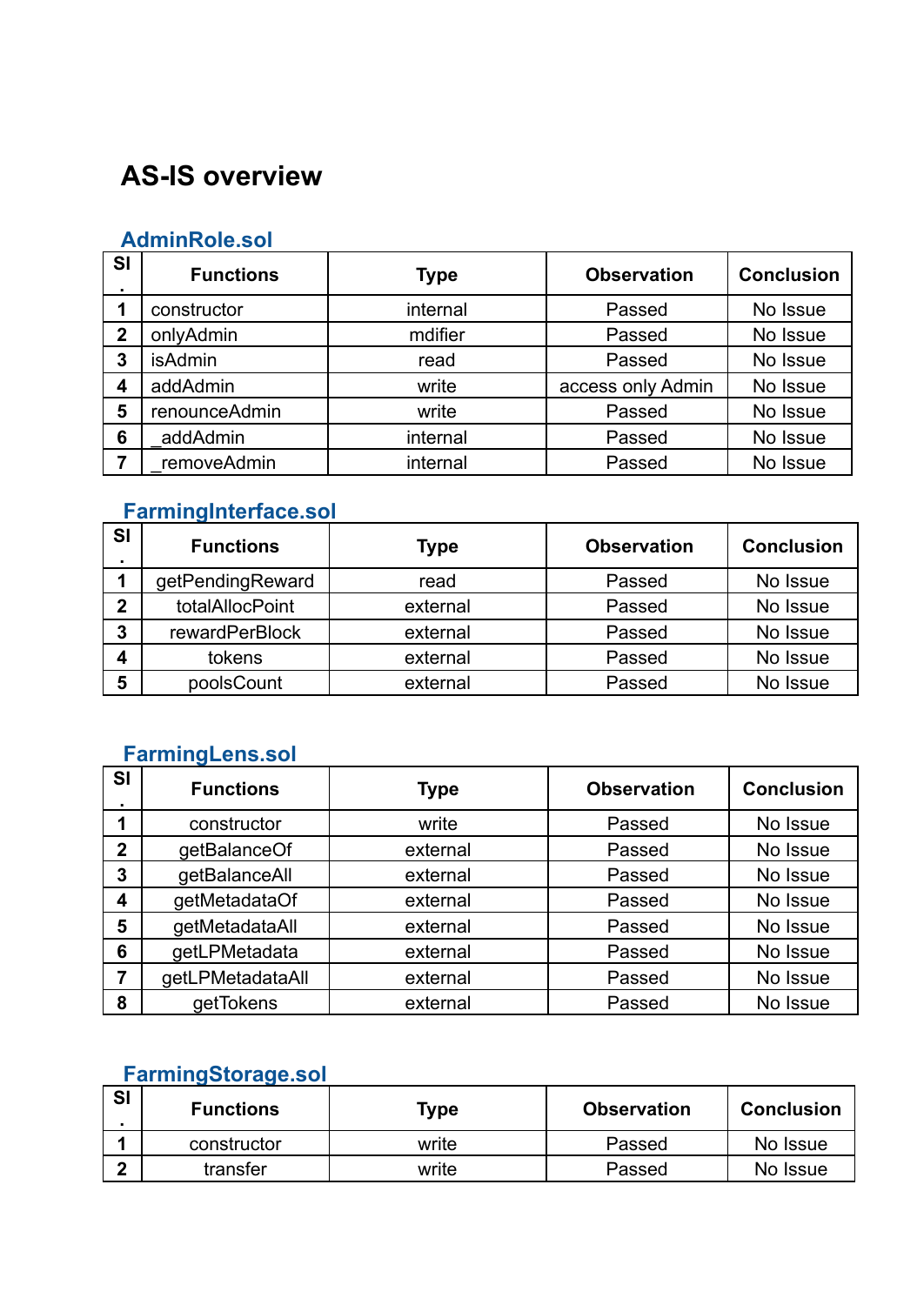| 4 | transferFrom       | internal | Passed            | No Issue |
|---|--------------------|----------|-------------------|----------|
|   | setFee             | write    | access only Admin | No Issue |
|   | setPendingTreasury | write    | access only Admin | No Issue |
| c | acceptTreasury     | write    | Passed            | No Issue |

## **LPToken.sol**

| <b>SI</b> | <b>Functions</b> | Type  | <b>Observation</b> | <b>Conclusion</b> |
|-----------|------------------|-------|--------------------|-------------------|
|           | constructor      | write | Passed             | No Issue          |

## **MintFarming.sol**

| SI                      | <b>Functions</b>         | <b>Type Observation</b>                        | <b>Observation</b>                           | <b>Conclusion</b>                               |
|-------------------------|--------------------------|------------------------------------------------|----------------------------------------------|-------------------------------------------------|
| 1                       | init                     | external                                       | Passed                                       | No Issue                                        |
| $\overline{2}$          | poolsCount               | external Passed                                | Passed                                       | No Issue                                        |
| $\overline{\mathbf{3}}$ | requirePoolNotExist<br>s | internal Passed                                | Passed                                       | No Issue                                        |
| $\overline{\mathbf{4}}$ | registerPool             | internal Passed                                | Passed                                       | No Issue                                        |
| 5                       | addToken                 | write                                          | <b>Critical operation</b><br>lacks event log | <b>Refer audit</b><br>findings section<br>below |
| 6                       | setAllocPoint            | write Critical<br>operation lacks<br>event log | <b>Critical operation</b><br>lacks event log | <b>Refer audit</b><br>findings section<br>below |
| 7                       | setRewardAddress         | write Critical<br>operation lacks<br>event log | <b>Critical operation</b><br>lacks event log | <b>Refer audit</b><br>findings section<br>below |
| 8                       | updateStakingPool        | internal                                       | Infinite loop                                | <b>Refer audit</b><br>findings section<br>below |
| 9                       | getMultiplier            | read                                           | Passed                                       | No Issue                                        |
| 10                      | getPendingReward         | read                                           | Passed                                       | No Issue                                        |
| 11                      | massUpdatePools          | write                                          | Infinite loop                                | <b>Refer audit</b><br>findings section<br>below |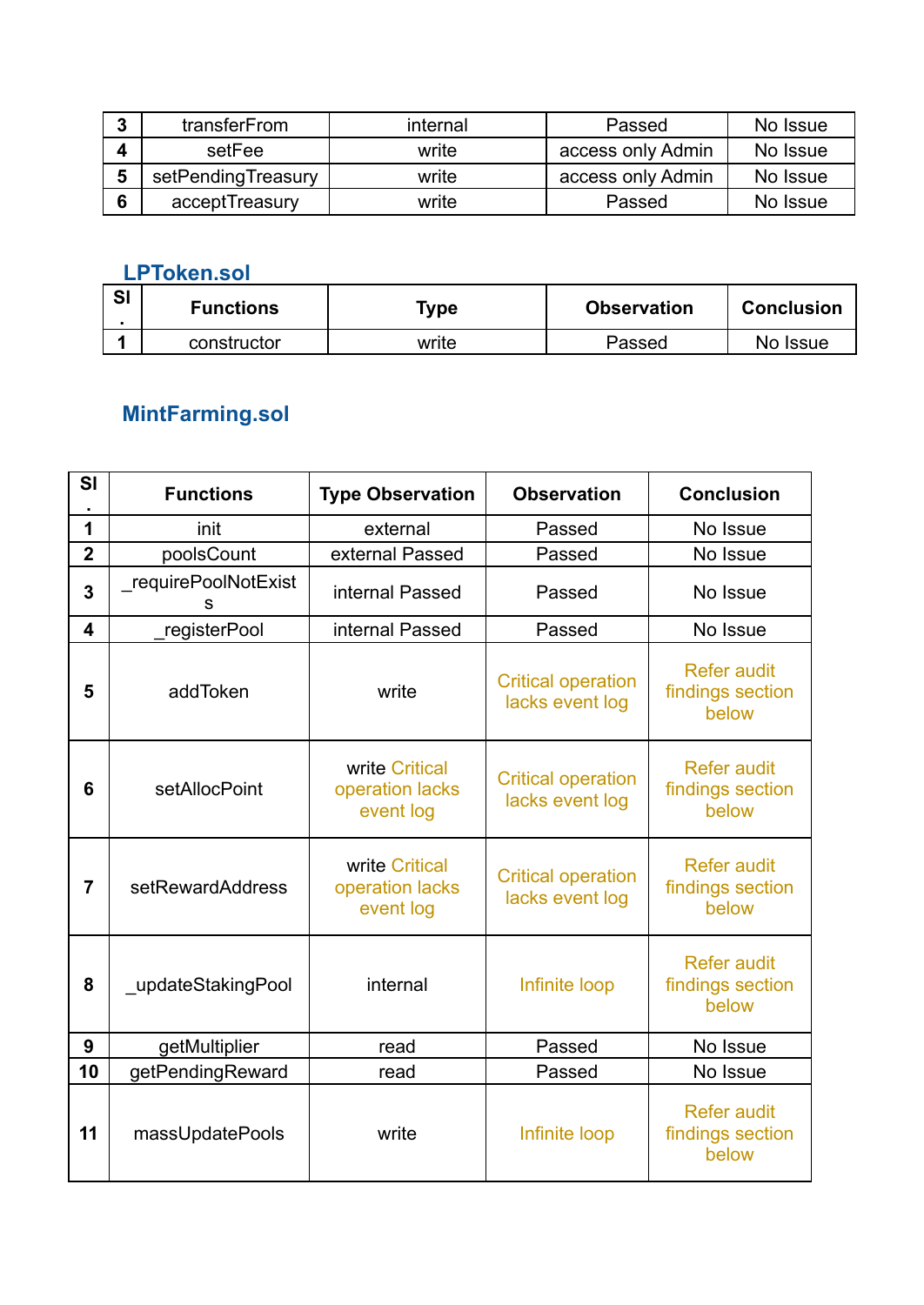| 12 | updatePool        | write | <b>Critical operation</b><br>lacks event log | <b>Refer audit</b><br>findings section<br>below |
|----|-------------------|-------|----------------------------------------------|-------------------------------------------------|
| 13 | deposit           | write | Passed                                       | No Issue                                        |
| 14 | withdraw          | write | Passed                                       | No Issue                                        |
| 15 | emergencyWithdraw | write | Passed                                       | No Issue                                        |
| 16 | reward            | write | Passed                                       | No Issue                                        |

## **Whitelist.sol**

| <b>SI</b> | <b>Functions</b> | Type     | <b>Observation</b> | <b>Conclusion</b> |
|-----------|------------------|----------|--------------------|-------------------|
|           | addWhitelist     | write    | access only Admin  | No Issue          |
| ◠         | removeWhitelist  | write    | access only Admin  | No Issue          |
| ◠         | isWhitelisted    | internal | Passed             | No Issue          |

## **Stacking.sol**

| SI             | <b>Functions</b>           | <b>Type</b> | <b>Observation</b>                           | <b>Conclusion</b>                     |
|----------------|----------------------------|-------------|----------------------------------------------|---------------------------------------|
| 1              | constructor                | write       | Passed                                       | No Issue                              |
| $\overline{2}$ | deposit                    | external    | Passed                                       | No Issue                              |
| 3              | claim                      | external    | Passed                                       | No Issue                              |
| 4              | withdraw                   | external    | <b>Critical operation</b><br>lacks event log | Refer audit findings section<br>below |
| 5              | addReward                  | external    | <b>Critical operation</b><br>lacks event log | Refer audit findings section<br>below |
| 6              | rewardOf                   | read        | Passed                                       | No Issue                              |
| $\overline{7}$ | innerClaimWithChecks       | internal    | Passed                                       | No Issue                              |
| 8              | innerAddReward             | internal    | Passed                                       | No Issue                              |
| 9              | innerDepositNoSend         | internal    | Passed                                       | No Issue                              |
| 10             | <i>innerDeposit</i>        | internal    | Passed                                       | No Issue                              |
| 11             | innerWithdrawNoSend        | internal    | Passed                                       | No Issue                              |
| 12             | innerWithdraw              | internal    | Passed                                       | No Issue                              |
| 13             | calculateReward            | internal    | Passed                                       | No Issue                              |
| 14             | innerClaim                 | internal    | Passed                                       | No Issue                              |
| 15             | getStateTs                 | write       | Passed                                       | No Issue                              |
| 16             | getCurrentStateTs          | read        | Passed                                       | No Issue                              |
| 17             | transferUnderlying         | internal    | Passed                                       | No Issue                              |
| 18             | transferUnderlyingFro<br>m | internal    | Passed                                       | No Issue                              |
| 19             | allowanceUnderlying        | internal    | Passed                                       | No Issue                              |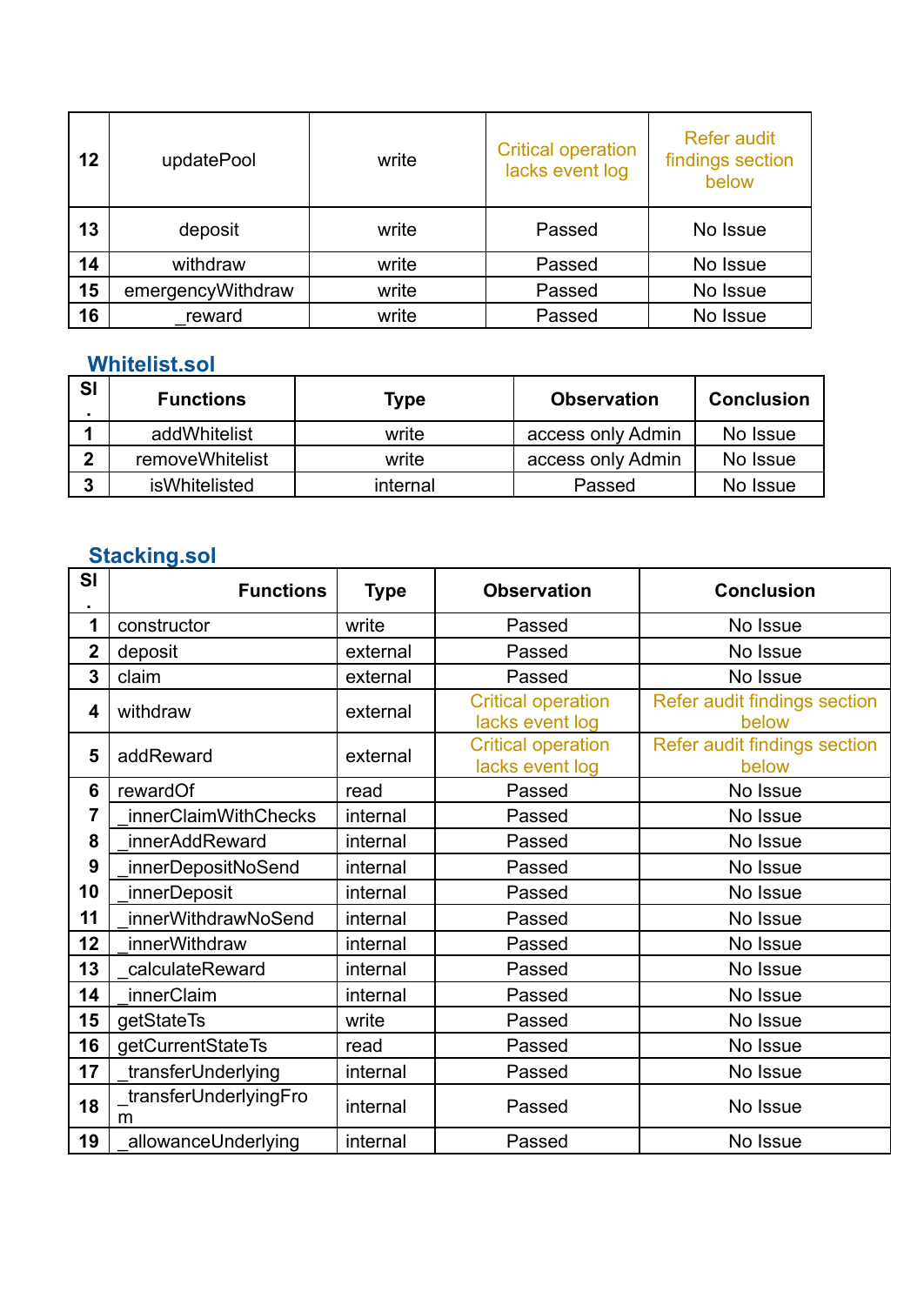#### **StackingErc20.sol**

| SI | <b>Functions</b> | Type  | <b>Observation</b> | <b>Conclusion</b> |
|----|------------------|-------|--------------------|-------------------|
|    | constructor      | write | Passed             | No Issue          |
|    | transfer         | write | Passed             | No Issue          |
| ∍  | transferFrom     | write | Passed             | No Issue          |

### **StackingStorage.sol**

| <b>SI</b>      | <b>Functions</b>  | <b>Type</b> | <b>Observation</b> | <b>Conclusion</b> |
|----------------|-------------------|-------------|--------------------|-------------------|
| 1              | totalSupply       | read        | Passed             | No Issue          |
| $\overline{2}$ | balanceOf         | read        | Passed             | No Issue          |
| 3              | transfer          | write       | Passed             | No Issue          |
| 4              | allowance         | read        | Passed             | No Issue          |
| 5              | approve           | write       | Passed             | No Issue          |
| 6              | transferFrom      | write       | Passed             | No Issue          |
| 7              | increaseAllowance | write       | Passed             | No Issue          |
| 8              | decreaseAllowance | write       | Passed             | No Issue          |
| 9              | transfer          | internal    | Passed             | No Issue          |
| 10             | mint              | internal    | Passed             | No Issue          |
| 11             | burn              | internal    | Passed             | No Issue          |
| 12             | _approve          | internal    | Passed             | No Issue          |
| 13             | burnFrom          | internal    | Passed             | No Issue          |

#### **ERC20Burnable.sol**

| SI | <b>Functions</b> | Type  | <b>Observation</b> | <b>Conclusion</b> |
|----|------------------|-------|--------------------|-------------------|
|    | burn             | write | Passed             | No Issue          |
|    | burnFrom         | write | Passed             | No Issue          |

### **ERC20Detailed.sol**

| <b>SI</b> | <b>Functions</b> | <b>Type</b> | <b>Observation</b> | <b>Conclusion</b> |
|-----------|------------------|-------------|--------------------|-------------------|
|           | name             | read        | Passed             | No Issue          |
|           | symbol           | read        | Passed             | No Issue          |
| ≏         | decimals         | read        | Passed             | No Issue          |

### **ERC20Mintable.sol**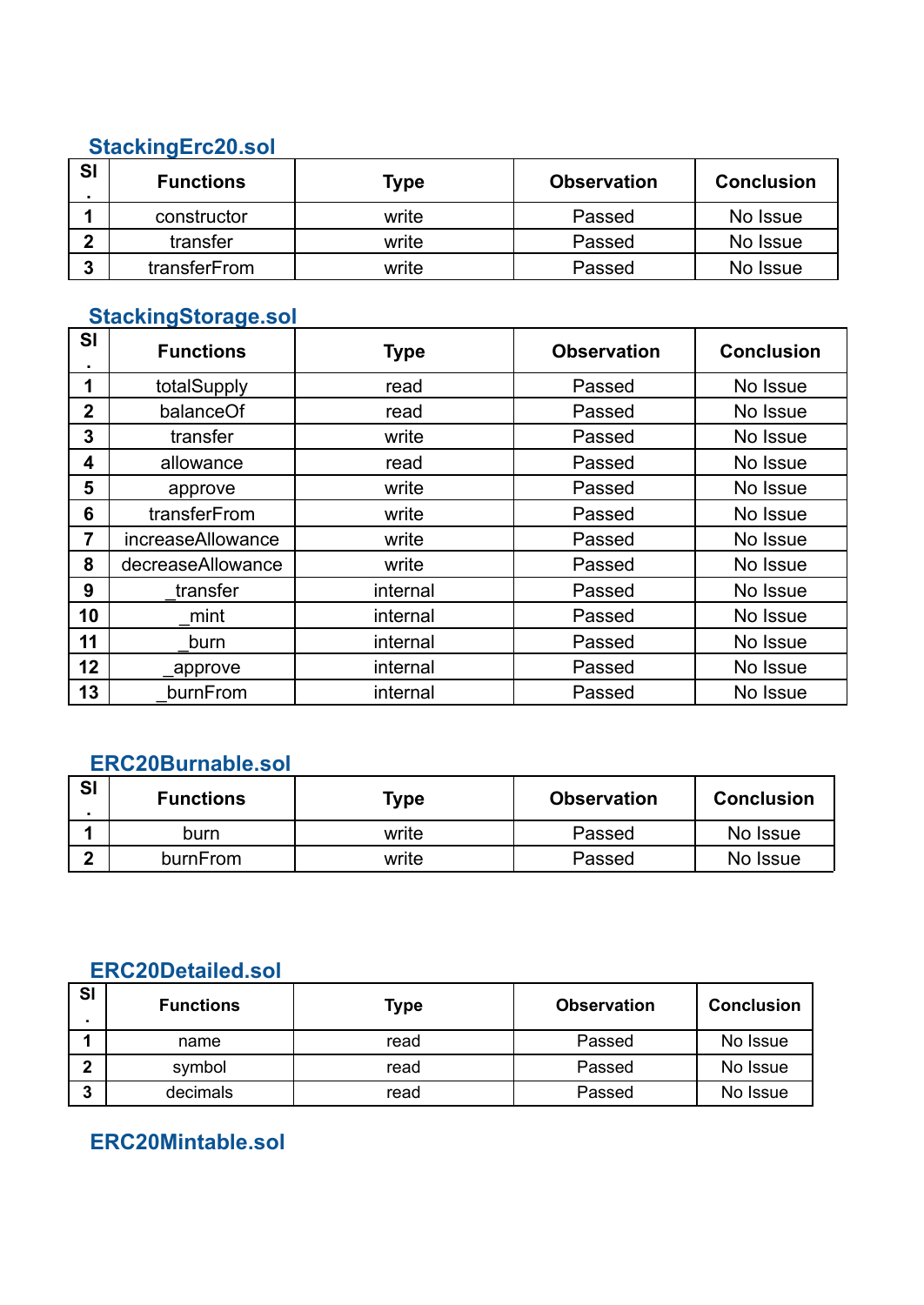| <b>SI</b> | <b>Functions</b> | Type  | <b>Observation</b> | <b>Conclusion</b> |
|-----------|------------------|-------|--------------------|-------------------|
|           | mint             | write | access only Minter | No Issue          |

### **AdminRole.sol**

| <b>SI</b>   | <b>Functions</b> | <b>Type</b>             | <b>Observation</b> | <b>Conclusion</b> |
|-------------|------------------|-------------------------|--------------------|-------------------|
|             | onlyAdmin        | modifier                | Passed             | No Issue          |
| $\mathbf 2$ | <b>isAdmin</b>   | read                    | Passed             | No Issue          |
| 3           | addAdmin         | write access only Admin | Passed             | No Issue          |
|             | renounceAdmin    | write                   | Passed             | No Issue          |
| 5           | addAdmin         | internal                | Passed             | No Issue          |
| 6           | removeAdmin      | internal                | Passed             | No Issue          |

### **GennixToken.sol**

| <b>SI</b> | <b>Functions</b> | ™уре  | <b>Observation</b> | <b>Conclusion</b> |
|-----------|------------------|-------|--------------------|-------------------|
|           | init             | write | Passed             | No Issue          |

## **MinterRole.sol**

| SI. | <b>Functions</b> | <b>Type</b>             | <b>Observation</b> | <b>Conclusion</b> |
|-----|------------------|-------------------------|--------------------|-------------------|
|     | onlyMinter       | modifier                | Passed             | No Issue          |
| 2   | <b>isMinter</b>  | read                    | Passed             | No Issue          |
| 3   | addMinter        | write access only Admin | Passed             | No Issue          |
|     | renounceMinter   | write                   | Passed             | No Issue          |
| 5   | addMinter        | internal                | Passed             | No Issue          |
| 6   | removeMinter     | internal                | Passed             | No Issue          |

## **Ownable.sol**

| <b>SI</b>   | <b>Functions</b>  | Type     | <b>Observation</b> | <b>Conclusion</b> |
|-------------|-------------------|----------|--------------------|-------------------|
|             | constructor       | write    | Passed             | No Issue          |
| $\mathbf 2$ | owner             | read     | Passed             | No Issue          |
| 3           | onlyOwner         | modifier | Passed             | No Issue          |
|             | <b>isOwner</b>    | read     | Passed             | No Issue          |
| 5           | renounceOwnership | write    | access only Owner  | No Issue          |
| 6           | transferOwnership | write    | access only Owner  | No Issue          |
|             | transferOwnership | internal | Passed             | No Issue          |

**Token.sol**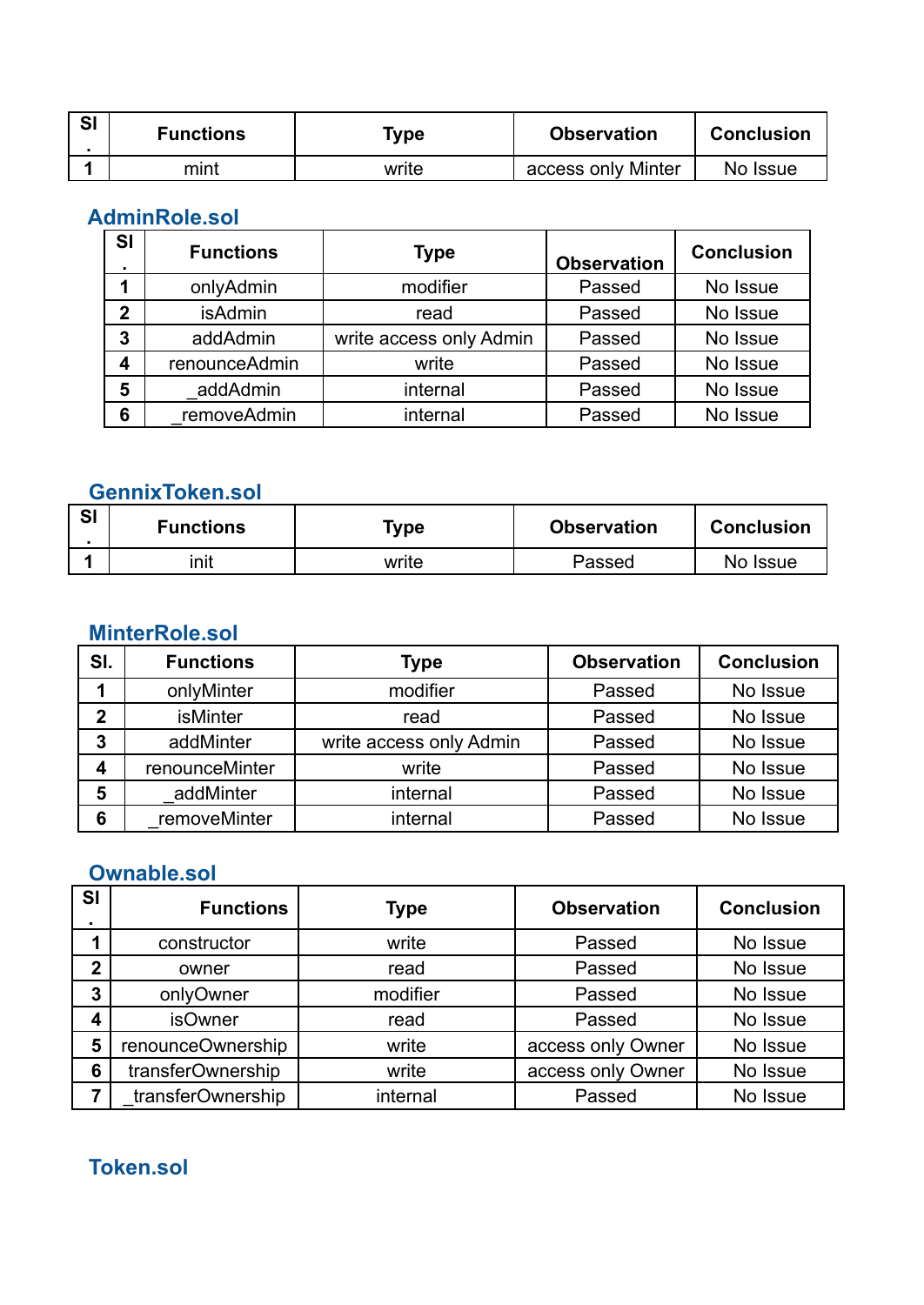| SI          | <b>Functions</b>   | Type     | <b>Observation</b> | <b>Conclusion</b> |
|-------------|--------------------|----------|--------------------|-------------------|
|             | constructor        | write    | Passed             | No Issue          |
| $\mathbf 2$ | owner              | write    | Passed             | No Issue          |
| 3           | onlyOwner          | internal | Passed             | No Issue          |
| 4           | <b>isOwner</b>     | write    | access only Admin  | No Issue          |
| 5           | setPendingTreasury | write    | access only Admin  | No Issue          |
| 6           | acceptTreasury     | write    | Passed             | No Issue          |

## **TokenStorage.sol**

| <b>SI</b> | <b>Functions</b> | Type     | <b>Observation</b> | <b>Conclusion</b> |
|-----------|------------------|----------|--------------------|-------------------|
|           | addWhitelist     | write    | access only Admin  | No Issue          |
| n         | removeWhitelist  | write    | access only Admin  | No Issue          |
| 2         | isWhitelisted    | internal | Passed             | No Issue          |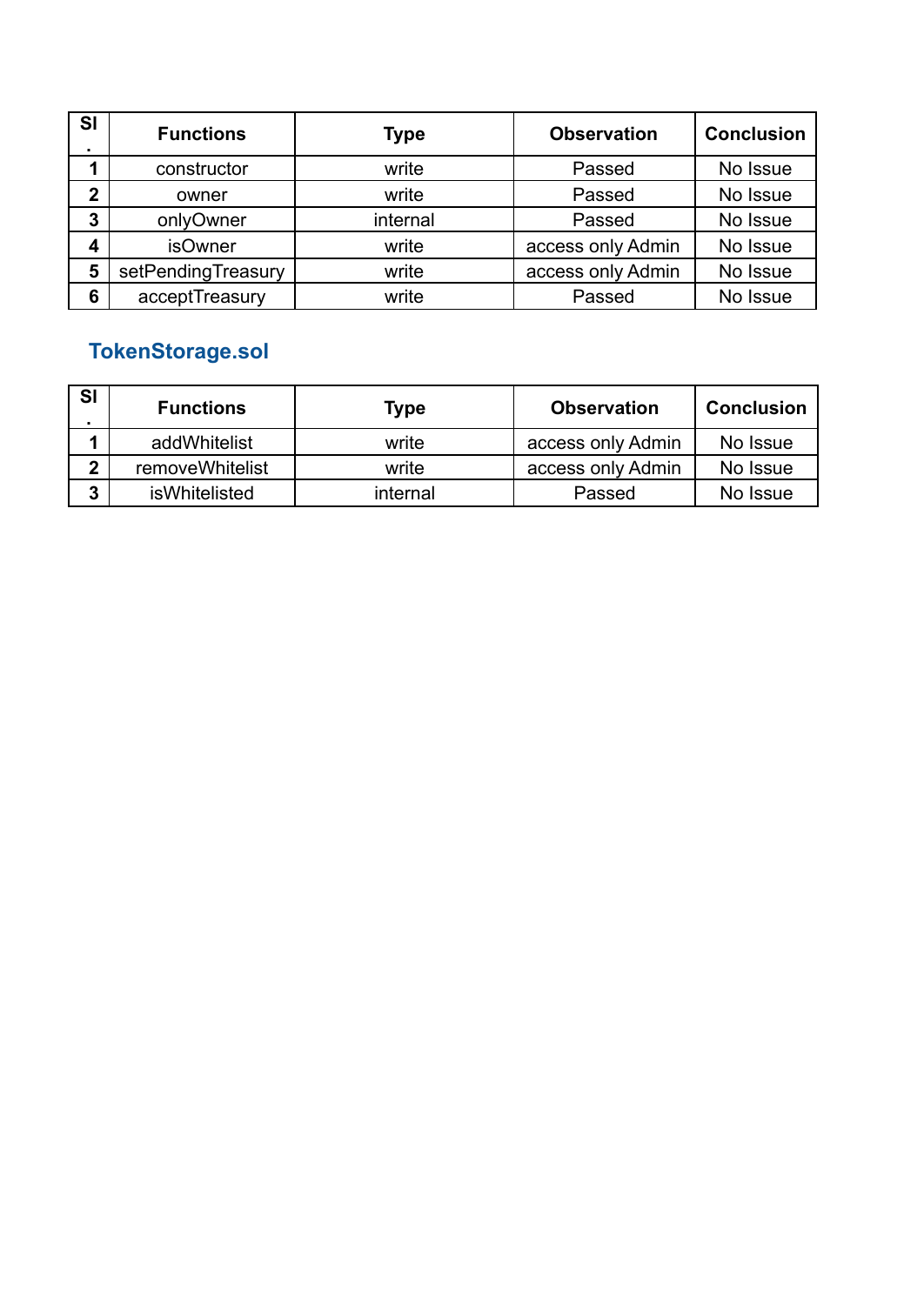# **Audit Findings**

### **Critical**

No Critical severity vulnerabilities were found.

### **High**

No High severity vulnerabilities were found.

#### **Medium**

No Medium severity vulnerabilities were found.

#### **Low**

(1) Infinite loop - (MintFarming.sol, FarmingLens.sol)





There are several places in the smart contracts, where array.length is used directly in the loop. It is recommended to put some kind of limits.

**Resolution**: Adjust logic to replace loops with mapping or other code structures. **Status: Open**

### **Very Low / Discussion / Best practices:**

(1) Use the latest solidity version - (All contracts)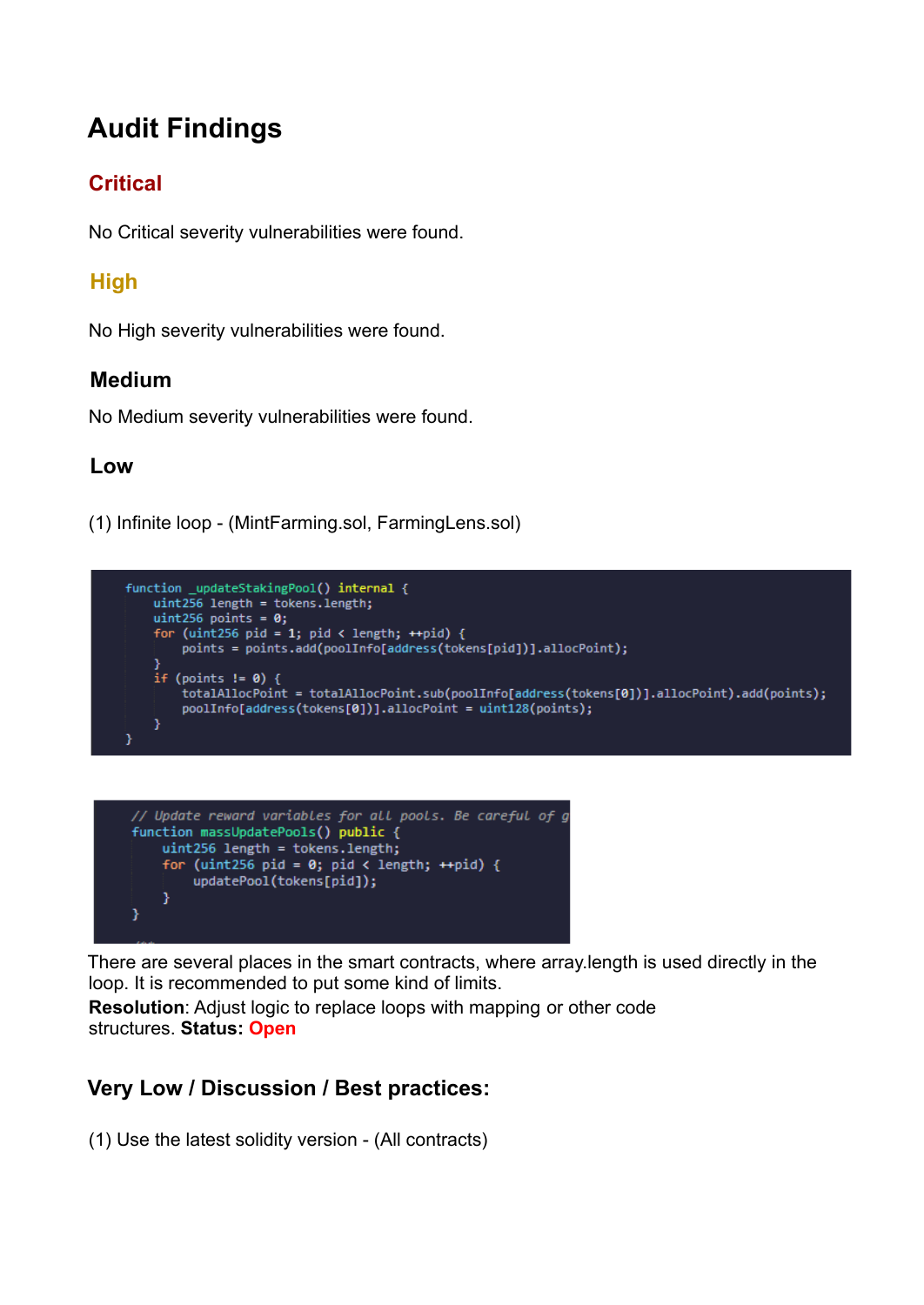#### pragma solidity ^0.5.16;

Using the latest solidity will prevent any compiler-level bugs. **Resolution**: Please use 0.8.7 which is the latest version.

#### **Status: Open**

(2) All functions which are not called internally, must be declared as external. It is more efficient as sometimes it saves some gas.

https://ethereum.stackexchange.com/questions/19380/external-vs-public-best-practices **Status: Open**

(3) Critical operation lacks event log

There are several places in the smart contracts, were not added a critical function call event log.

**Resolution**: Below functions should log events.

MintFarming.sol - addToken, setAllocPoint, setRewardAddress, updatePool Stacking.sol - withdraw, addReward **Status: Open**

## **Centralization**

These smart contracts have some functions which can be executed by Admin (Owner) only. If the admin wallet private key would be compromised, then it would create trouble. Following are Admin functions:

- add Token: The Mint Farming owner can add a new token.
- setAllocPoint: The MintFarming owner can set allocated points.

● setRewardAddress: The MintFarming owner can set reward wallet addresses. ● addWhitelist: The Whitelist Owner can add wallet addresses in white list. ● removeWhitelist: The Whitelist Owner can remove wallet addresses from whitelist. ● mint: The ERC20Mintable owner can create `amount` tokens and assign them to `account`, increasing the total supply.

- addAdmin: The AdminRole admin can add a new admin owner address.
- addMinter: The MinterRole admin can add minter.
- renounceOwnership: The Ownable owner can renounce ownership.
- transferOwnership: The Ownable owner can transfer ownership.
- setFee: The Token owner can set a fee.
- setPendingTreasury: The Token owner can set the pending Treasury.